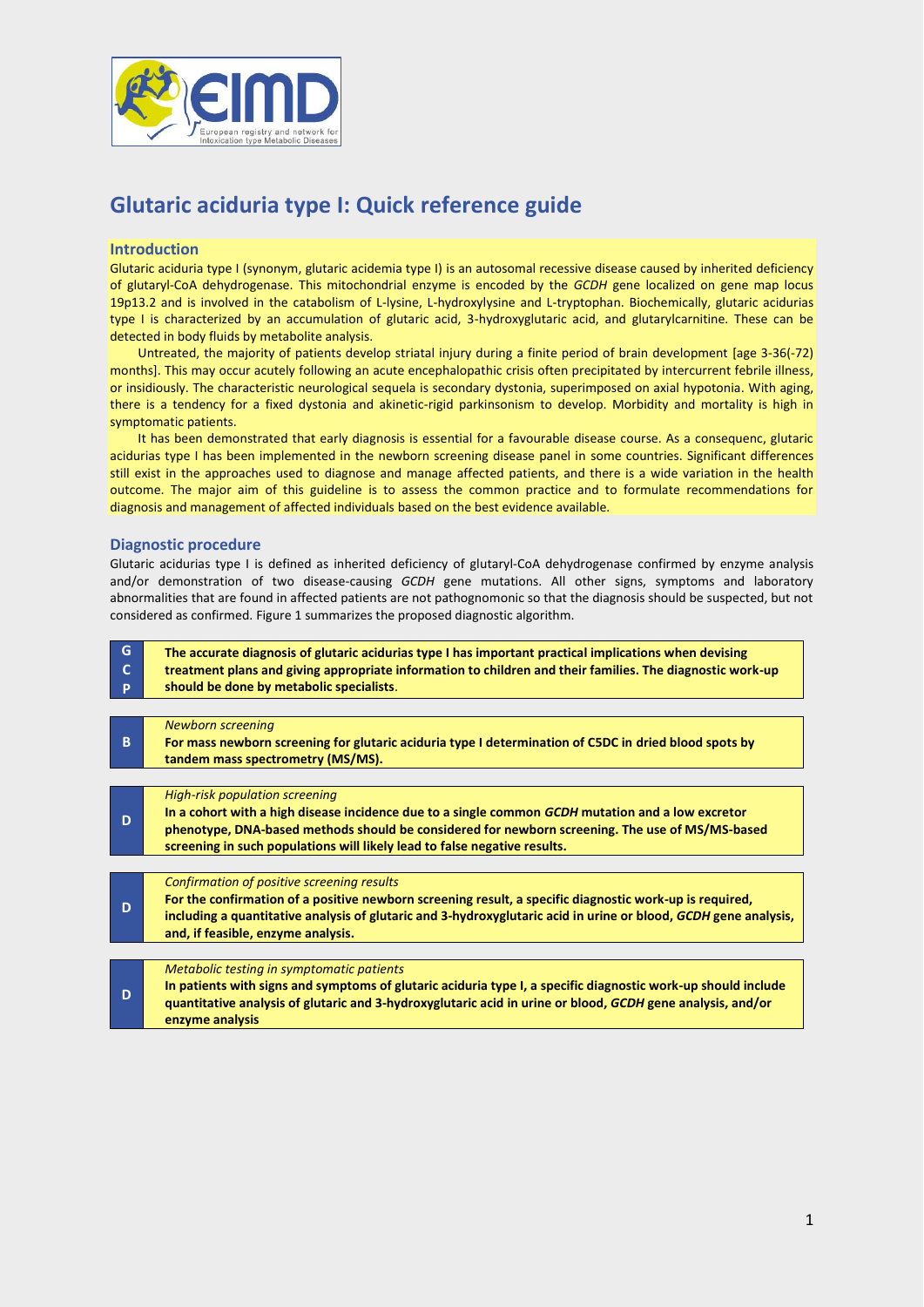

#### **Metabolic maintenance treatment**

Table 1 summarizes a proposed protocol for maintenance treatment.

| $\mathsf{C}$ | Interdisciplinary team<br>Metabolic treatment should be implemented by an interdisciplinary team that includes metabolic<br>pediatricians, dietitians, and nurses. Parents and patients should have regular training and written<br>treatment protocols.                                                   |
|--------------|------------------------------------------------------------------------------------------------------------------------------------------------------------------------------------------------------------------------------------------------------------------------------------------------------------|
| $\mathbf{C}$ | <b>Dietary treatment</b><br>A low lysine diet (ie reducing lysine intake to a safe requirement) with or without additional administration<br>of lysine-free, tryptophan-reduced amino acids supplements should be used for dietary treatment, in<br>particular in asymptomatic patients up to age 6 years. |
| $\mathbf{C}$ | Carnitine supplementation<br>Carnitine should be supplemented in patients with glutaric aciduria type I and should be continued lifelong                                                                                                                                                                   |

#### **Emergency treatment**

Routine treatment does not reliably protect against striatal injury, so it is crucial to use an intensified emergency treatment protocol during episodes that are likely to induce catabolic state. Tables 2-4 summarizes proposed protocols for emergency treatment.

| Start of emergency treatment<br>Emergency treatment should start without delay and should be performed aggressively during febrile<br>illness, surgery and immunization within the vulnerable period for acute encephalopathic crises (up to age 6<br>vears) |
|--------------------------------------------------------------------------------------------------------------------------------------------------------------------------------------------------------------------------------------------------------------|
|                                                                                                                                                                                                                                                              |

| G | Emergency treatment after age 6 years                                                                     |
|---|-----------------------------------------------------------------------------------------------------------|
|   | Emergency treatment in children after age 6 years should be considered at least during severe illness. It |
|   | should be performed similarly to that in the age group 0-6 years with adaptation to the individual.       |

#### **Management of neurologic complications**

| G<br>c<br>P | <b>Expert neurological evaluation</b><br>In all symptomatic patients, expert neurological evaluation should be performed by a neuropediatrician<br>and/or later on by a neurologist to identify clearly the kind and severity of movement disorder. In addition,<br>dietitians, physicotherapists, occupational therapists, orthopedists, seating and speech specialists and<br>providers of communication aids, should be consulted to provide multi-disciplinary support for children with<br>movement disorders.                      |
|-------------|------------------------------------------------------------------------------------------------------------------------------------------------------------------------------------------------------------------------------------------------------------------------------------------------------------------------------------------------------------------------------------------------------------------------------------------------------------------------------------------------------------------------------------------|
|             |                                                                                                                                                                                                                                                                                                                                                                                                                                                                                                                                          |
| D           | Antidystonic drug treatment<br>Baclofen and benzodiazepines as monotherapy or in combination should be used as first line drug treatment<br>for focal and generalized dystonia. Intrathecal baclofen should be considered as additional therapy for<br>generalized dystonia and spasticity. Trihexyphenidyl should be considered as second line treatment for<br>dystonia, particularly in adolescents and adults. Botulinum toxin A should be considered as additional therapy<br>for severe focal dystonia.                            |
|             |                                                                                                                                                                                                                                                                                                                                                                                                                                                                                                                                          |
| G<br>c<br>P | Antiepileptic drug treatment<br>Diagnosis, choice of antiepileptic drug therapy and management of seizures in GA-I should follow existing<br>guidelines - except for the use of valproate which should be avoided in this condition. The diagnosis of<br>epilepsy and choice of antiepileptic drugs should be made by a pediatric neurologist or pediatrician with<br>expertise in childhood epilepsy. In adulthood, patients with epilepsy should be followed and antiepileptic<br>therapy should be monitored by an adult neurologist. |
|             |                                                                                                                                                                                                                                                                                                                                                                                                                                                                                                                                          |
| D           | Subdural haemorrhage<br>Children with subdural haemorrhage and/or bitemporal arachnoid cysts should be investigated for glutaric<br>aciduria type I, in particular if occuring in combination with macrocephaly and/or a movement disorder.                                                                                                                                                                                                                                                                                              |
|             |                                                                                                                                                                                                                                                                                                                                                                                                                                                                                                                                          |
| D           | Shaken baby syndrome<br>Glutaric aciduria type I should be excluded in children with suspected shaken baby syndrome using the                                                                                                                                                                                                                                                                                                                                                                                                            |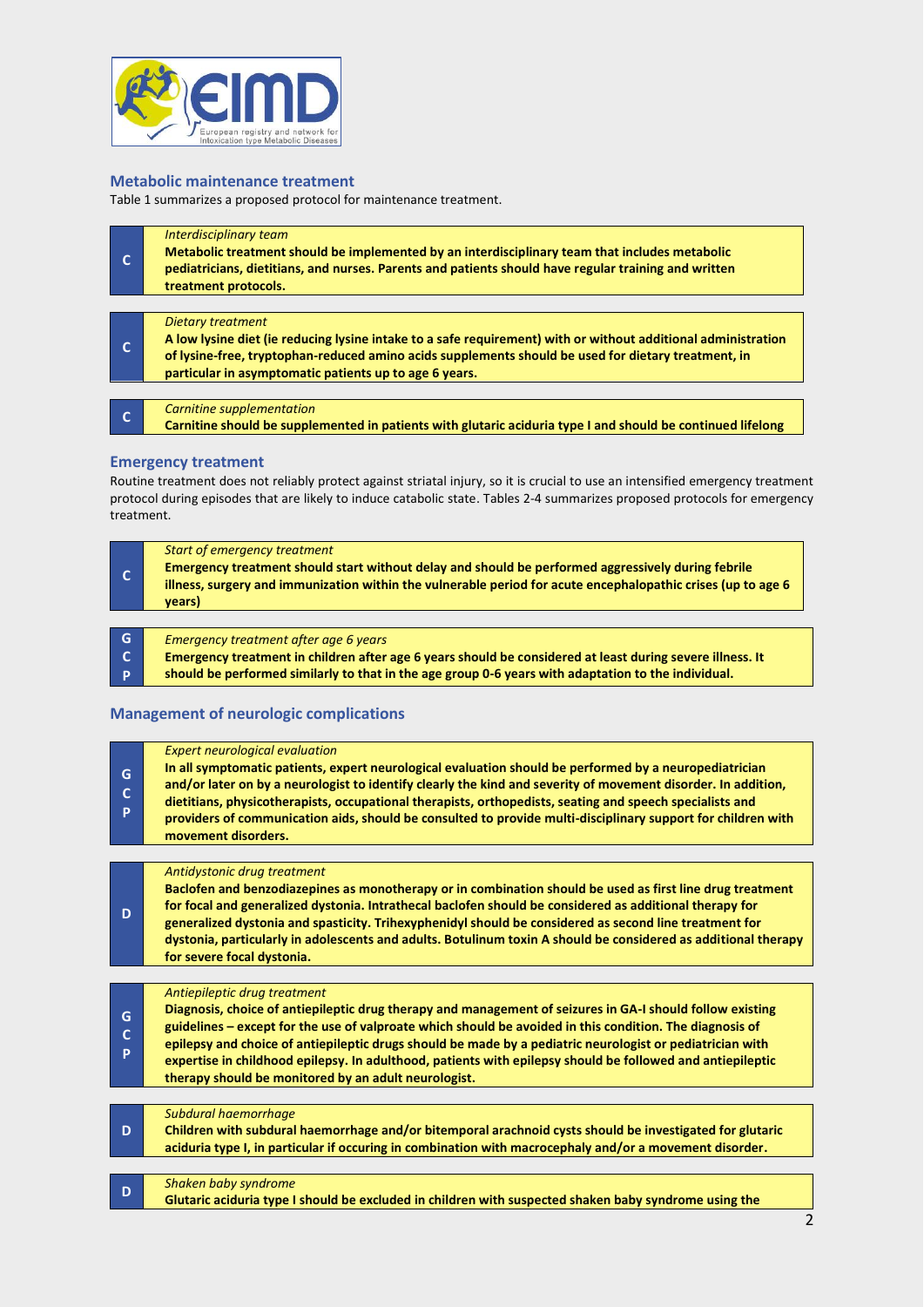

#### **recommendations for selective screening.**

#### *Neurosurgery*

**Neurosurgical intervention for arachnoid cysts and subdural haemorrhages in affected patients should be undertaken very cautiously in close consultation with the pediatric neurosurgeon.**

#### **Therapy monitoring**

**D**

Table 5 provides a schedule for biochemical monitoring in glutaric aciduria type I.

| G | <b>General statement</b>                                                                                     |  |  |  |  |  |  |
|---|--------------------------------------------------------------------------------------------------------------|--|--|--|--|--|--|
|   | Therapy should be accompanied by regular professional monitoring. Monitoring should be intensified at any    |  |  |  |  |  |  |
| P | age if there are new complications (disease- or therapy-related) or non-adherence to treatment.              |  |  |  |  |  |  |
|   |                                                                                                              |  |  |  |  |  |  |
| D | Biochemical monitoring (organic acid analysis)                                                               |  |  |  |  |  |  |
|   | Urine analysis of GA and 3-OH-GA is not informative for therapy monitoring.                                  |  |  |  |  |  |  |
|   |                                                                                                              |  |  |  |  |  |  |
| D | Biochemical monitoring (amino acid analysis)                                                                 |  |  |  |  |  |  |
|   | Amino acids in plasma (ideally 3-4 h postprandially) should be monitored during dietary treatment.           |  |  |  |  |  |  |
|   |                                                                                                              |  |  |  |  |  |  |
| D | Biochemical monitoring (carnitine status)                                                                    |  |  |  |  |  |  |
|   | Carnitine status in plasma should be monitored in all patients to detect secondary carnitine depletion.      |  |  |  |  |  |  |
|   |                                                                                                              |  |  |  |  |  |  |
| G | Neuroradiologic investigations                                                                               |  |  |  |  |  |  |
| C | Neuroradiologic investigations should be performed in case of neurologic deteroriation but are not generally |  |  |  |  |  |  |
| P | recommended for regular follow-up monitoring.                                                                |  |  |  |  |  |  |
|   |                                                                                                              |  |  |  |  |  |  |

#### **Legend**

**Grades of recommendations**

| A I | At least one meta-analysis, systematic review of RCTs, or RCT rated as 1 <sup>++</sup> and directly applicable to the target population; or<br>A body of evidence consisting principally of studies rated as $1^*$ , directly applicable to the target population, and demonstrating overall consistency of<br>results. |
|-----|-------------------------------------------------------------------------------------------------------------------------------------------------------------------------------------------------------------------------------------------------------------------------------------------------------------------------|
|     | A body of evidence including studies rated as $2^{++}$ , directly applicable to the target population, and demonstrating overall consistency of results; or<br>Extrapolated evidence from studies rated as 1 <sup>++</sup> or 1 <sup>++</sup>                                                                           |
|     | A body of evidence including studies rated as 2 <sup>+</sup> , directly applicable to the target population and demonstrating overall consistency of results; or<br>Extrapolated evidence from studies rated as 2 <sup>++</sup> .                                                                                       |

- Evidence level 3 and 4; or
- Extrapolated evidence from studies rated as  $2^+$ .

**Good practice points**

**G C P**

| Recommended best practice based on the clinical experience of the guideline development group. |  |  |
|------------------------------------------------------------------------------------------------|--|--|
|                                                                                                |  |  |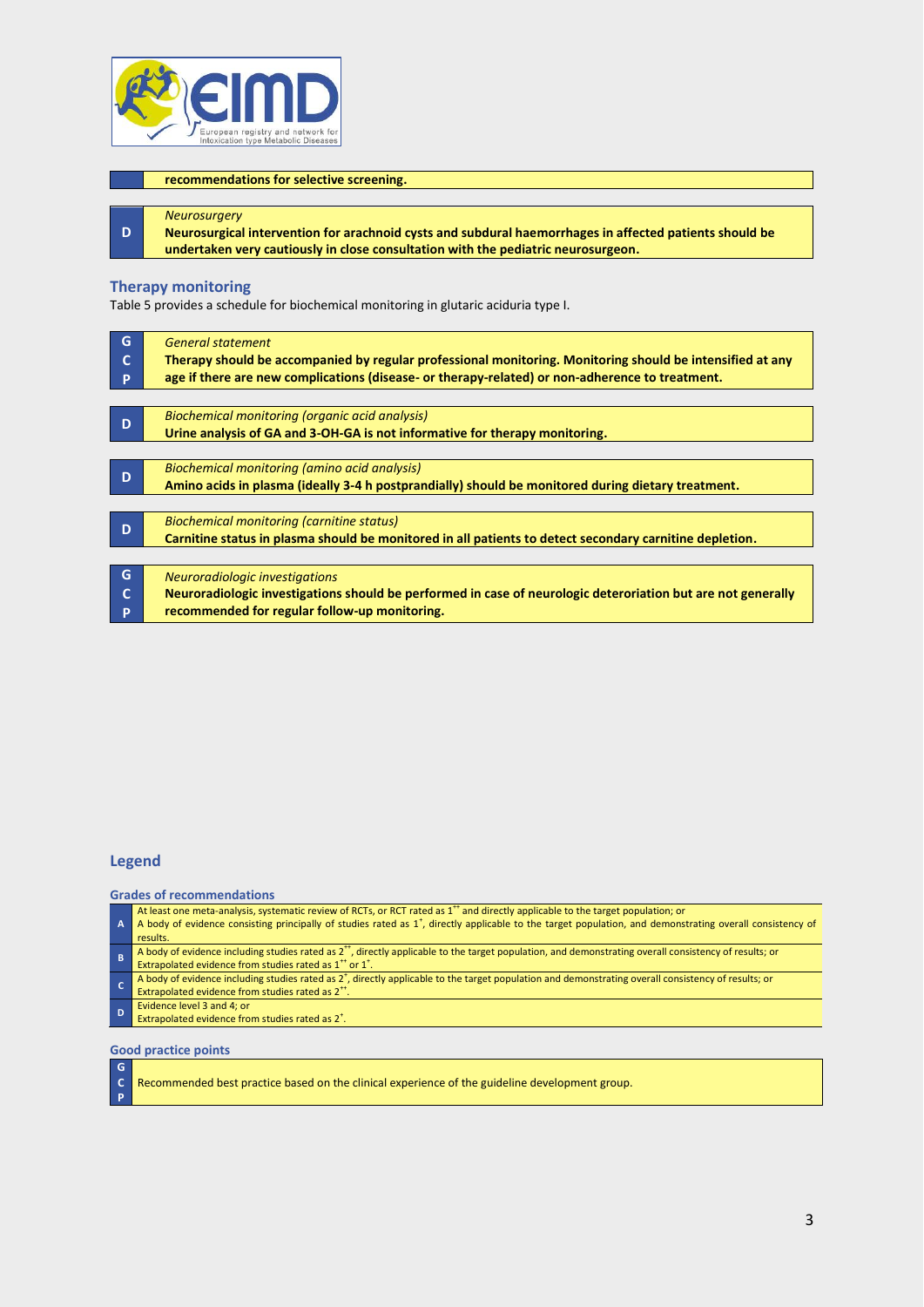

# **ANNEXE**



## **Fig 1. Diagnostic algorithm for glutaric aciduria type I**

**A, Newborn screening** for glutaric aciduria type I is performed using MS/MS. In low excretor cohorts with known mutations, *GCDH* gene mutation analysis should be considered as alternative method (dotted line). Treatment should be started after the identification of two disease-causing mutations (\*). **B, Selective screening** should be initiated if the diagnosis of GA-I is suspected clinically or there is a positive family history. Note that a few patients with a low-excreting phenotype may show (intermittently) normal urinary excretion of 3-hydroxyglutaric acid (and glutaric acid). If an individual shows normal 3-hydroxyglutaric acid (and glutaric acid) concentrations in urine (or other body fluids) but presents with highly suspicious signs and symptoms for glutaric aciduria type I, further diagnostic studies should be considered (\*\*).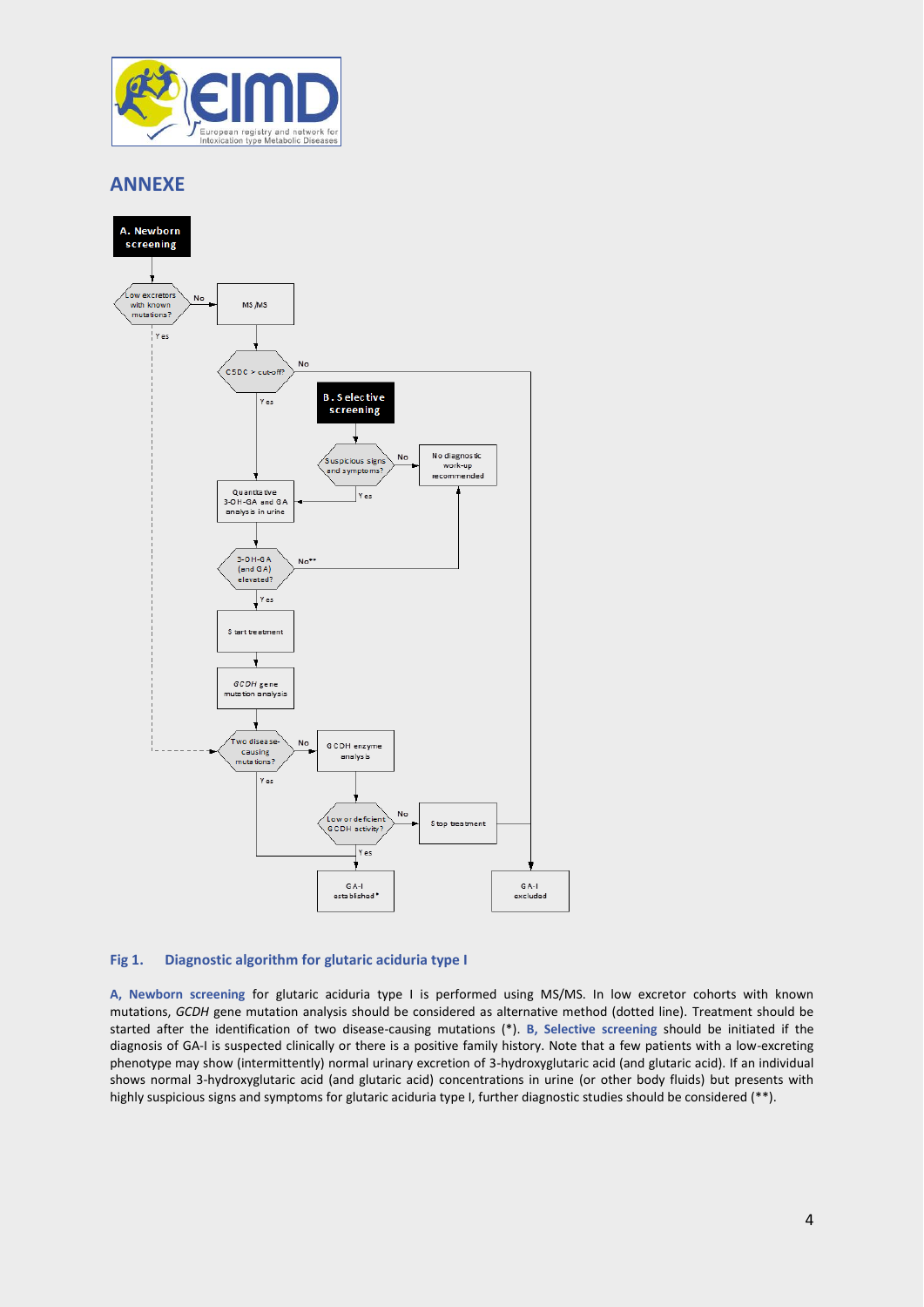

#### **Table 1. Metabolic maintenance treatment** (protocol proposed by GDG)

If normal growth and development are not achieved these recommendations should be modified according to individual needs.

|                                                                           |                            | Age                |             |             |             |                                                                                               |
|---------------------------------------------------------------------------|----------------------------|--------------------|-------------|-------------|-------------|-----------------------------------------------------------------------------------------------|
| <b>Treatment</b>                                                          | 0-6 months                 | $7 - 12$<br>months | $1-3$ years | $4-6$ years | $> 6$ years |                                                                                               |
| 1. Low lysine diet<br>(from<br>Lysine<br>natural<br>protein) <sup>ª</sup> | mg/kg<br>per day           | 100                | 90          | 80-60       | 60-50       | Avoid<br>excessive                                                                            |
| Amino<br>mixtures<br>acid<br>(protein) <sup>b</sup>                       | g/kg per<br>day<br>kcal/kg | $1.3 - 0.8$        | $1.0 - 0.8$ | 0.8         | 0.8         | intake<br><sub>of</sub><br>natural<br>protein; use<br>natural<br>protein with<br>a low lysine |
| <b>Energy</b>                                                             | per day                    | 115-80             | 95-80       | 95-80       | $90 - 80$   | content;<br>according to<br>'safe levels'<br>(Suppl.<br>Table 6)                              |
| 2. Micronutrients                                                         | %                          | $\geq 100$         | $\geq 100$  | $\geq 100$  | $\geq 100$  | $\geq 100$                                                                                    |
| 3. Carnitine                                                              | mg/kg<br>per day           | 100                | 100         | 100         | 100-50      | $30 - 50$                                                                                     |

<sup>a</sup>The lysine/protein ratio varies considerably in natural food and thus natural protein intake in children on a low lysine diet is dependent on the natural protein source. The natural protein intake is relatively high if patients predominantly use sources of natural protein with a low lysine content.

<sup>b</sup>Lysine-free, tryptophan-reduced amino acid mixtures should be supplemented with minerals and micronutrients as required to maintain normal levels. Adequate intake of essential amino acids is provided from natural protein and lysine-free, tryptophan-reduced amino acid supplements. The amount of amino acid supplements is adjusted to reach at least the 'safe levels'.

 $\epsilon$ According to international dietary recommendations.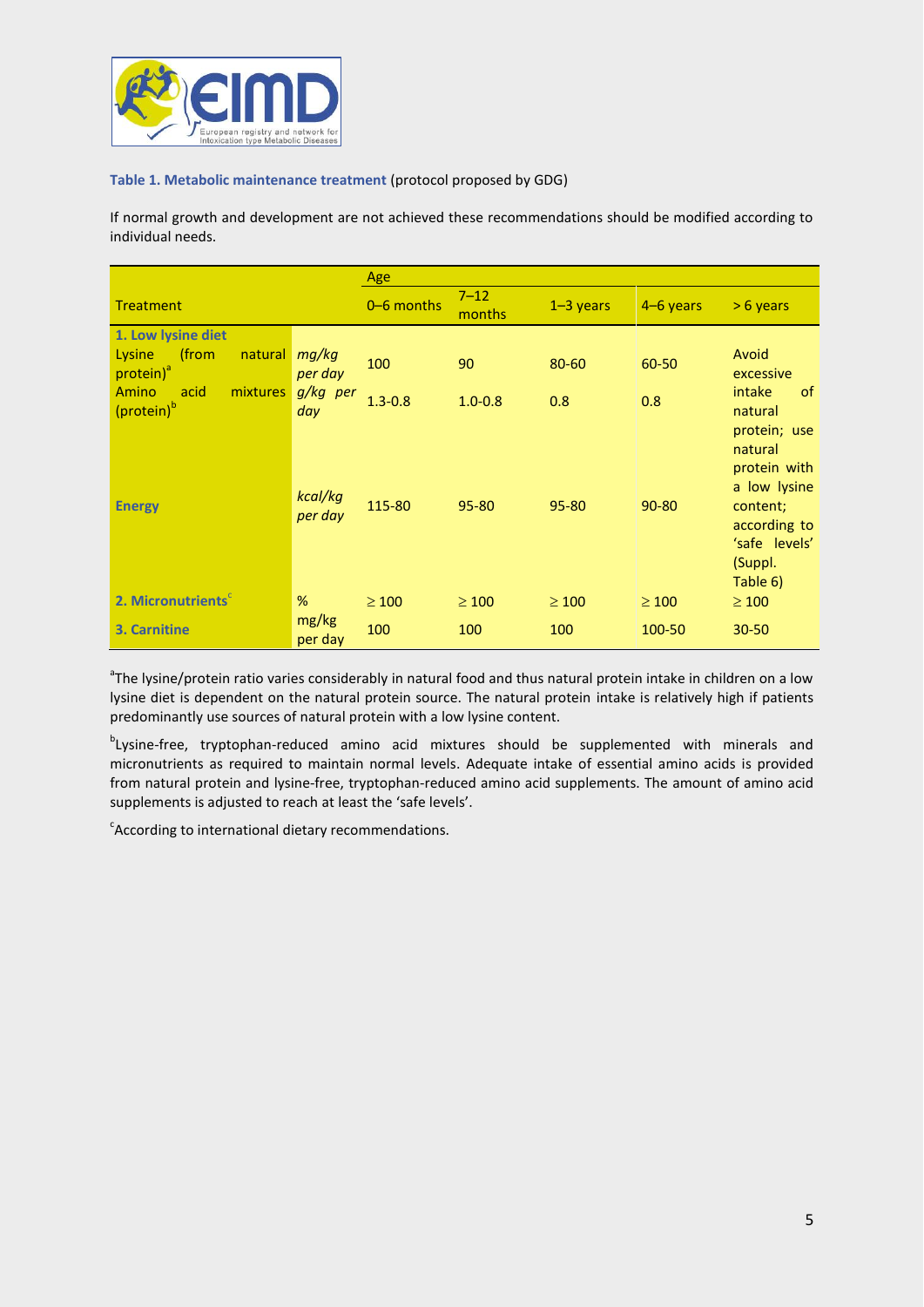

#### **Table 2. Strategies to prevent delayed start of emergency treatment**

| <b>Topic</b>               | <b>Proposed strategies to avoid delay</b>                                                                                                                         |  |  |  |  |
|----------------------------|-------------------------------------------------------------------------------------------------------------------------------------------------------------------|--|--|--|--|
| <b>Education and</b>       | Parents should be informed in detail about the natural history and the particular                                                                                 |  |  |  |  |
| training of parents        | risks of glutaric aciduria type I, in particular the manifestation and neurological                                                                               |  |  |  |  |
|                            | sequels of an acute encephalopathic crisis. They should be instructed precisely                                                                                   |  |  |  |  |
|                            | about the management of maintenance and emergency treatment and this                                                                                              |  |  |  |  |
|                            | knowledge should be reinforced during regular visits at a metabolic center.                                                                                       |  |  |  |  |
| <b>Treatment</b>           | Written protocols for maintenance and emergency treatment should be given to all                                                                                  |  |  |  |  |
| protocols                  | who may be involved (parents, metabolic centers, local hospitals) and kept                                                                                        |  |  |  |  |
|                            | updated. Parents should also receive an emergency card (preferably laminated)                                                                                     |  |  |  |  |
|                            | summarizing the key information on glutaric aciduria type I and basic principles of                                                                               |  |  |  |  |
|                            | treatment. The telephone number of the responsible metabolic center/physician                                                                                     |  |  |  |  |
|                            | should be written on the protocol and the emergency card. Parents should take                                                                                     |  |  |  |  |
|                            | their emergency instructions and supplies of maltodextran and AA supplements                                                                                      |  |  |  |  |
|                            | when going to hospital.                                                                                                                                           |  |  |  |  |
| <b>Supplies</b>            | Parents should be advised always to maintain adequate supplies of specialized<br>dietetic products (maltodextran, lysine-free, tryptophan-reduced amino acid      |  |  |  |  |
|                            | mixtures) and drugs required for maintenance treatment and emergency treatment                                                                                    |  |  |  |  |
|                            | at home.                                                                                                                                                          |  |  |  |  |
| <b>Local hospital or</b>   | The closest hospital/pediatrician should be clearly instructed if glutaric aciduria                                                                               |  |  |  |  |
| pediatrician               | type I has been newly diagnosed in a child. Key information (including written                                                                                    |  |  |  |  |
|                            | treatment protocols) should be provided to the local hospital/pediatrician without                                                                                |  |  |  |  |
|                            | delay and before inpatient emergency treatment might be necessary. Inpatient                                                                                      |  |  |  |  |
|                            | emergency treatment should be started immediately in the closest hospital if                                                                                      |  |  |  |  |
|                            | necessary and follows the supervision of the responsible metabolic center which                                                                                   |  |  |  |  |
|                            | should be contacted without delay.                                                                                                                                |  |  |  |  |
| <b>Holidays</b>            | Metabolic specialists/centers in the vicinity of the holiday resort should be                                                                                     |  |  |  |  |
|                            | informed in writing about the disease and the recent treatment before the start of                                                                                |  |  |  |  |
|                            | the holidays. The emergency card and treatment protocols should be translated<br>before the start of the holidarys if necessary.                                  |  |  |  |  |
| <b>Infectious diseases</b> | During infectious disease the responsible metabolic center/metabolic specialists                                                                                  |  |  |  |  |
|                            | should be informed (by parents or local hospitals/pediatricians) without delay to                                                                                 |  |  |  |  |
|                            | allow supervision of the emergency management. Parents should be instructed to                                                                                    |  |  |  |  |
|                            | call their doctor and/or metabolic consultant as soon as a temperature of 38.5 °C is                                                                              |  |  |  |  |
|                            | noted and an intercurrent illness is suspected either, an upper respiratory infection,                                                                            |  |  |  |  |
|                            | gastrointestinal infection or if increased irritability develops.                                                                                                 |  |  |  |  |
| <b>Vomiting/</b>           | Vomiting and diarrhoea is particularly dangerous $-$ even in the absence of fever.                                                                                |  |  |  |  |
| diarrhoea                  | Please follow the recommendations for "infectious diseases" (see above).                                                                                          |  |  |  |  |
| <b>Surgery</b>             | If a surgical intervention is planned, the responsible metabolic center/specialist                                                                                |  |  |  |  |
|                            | should be informed before such interventions to discuss the specific risks of                                                                                     |  |  |  |  |
|                            | affected patients with surgeons and anaesthesiologists, to recommend a protocol                                                                                   |  |  |  |  |
|                            | for the postsurgical metabolic management and to allow supervision of this period.<br>If possible, the postsurgical metabolic management should be performed in a |  |  |  |  |
|                            | metabolic center. In general, fasting should be avoided, glucose infusions applied,                                                                               |  |  |  |  |
|                            | and carnitine dosage doubled.                                                                                                                                     |  |  |  |  |
|                            |                                                                                                                                                                   |  |  |  |  |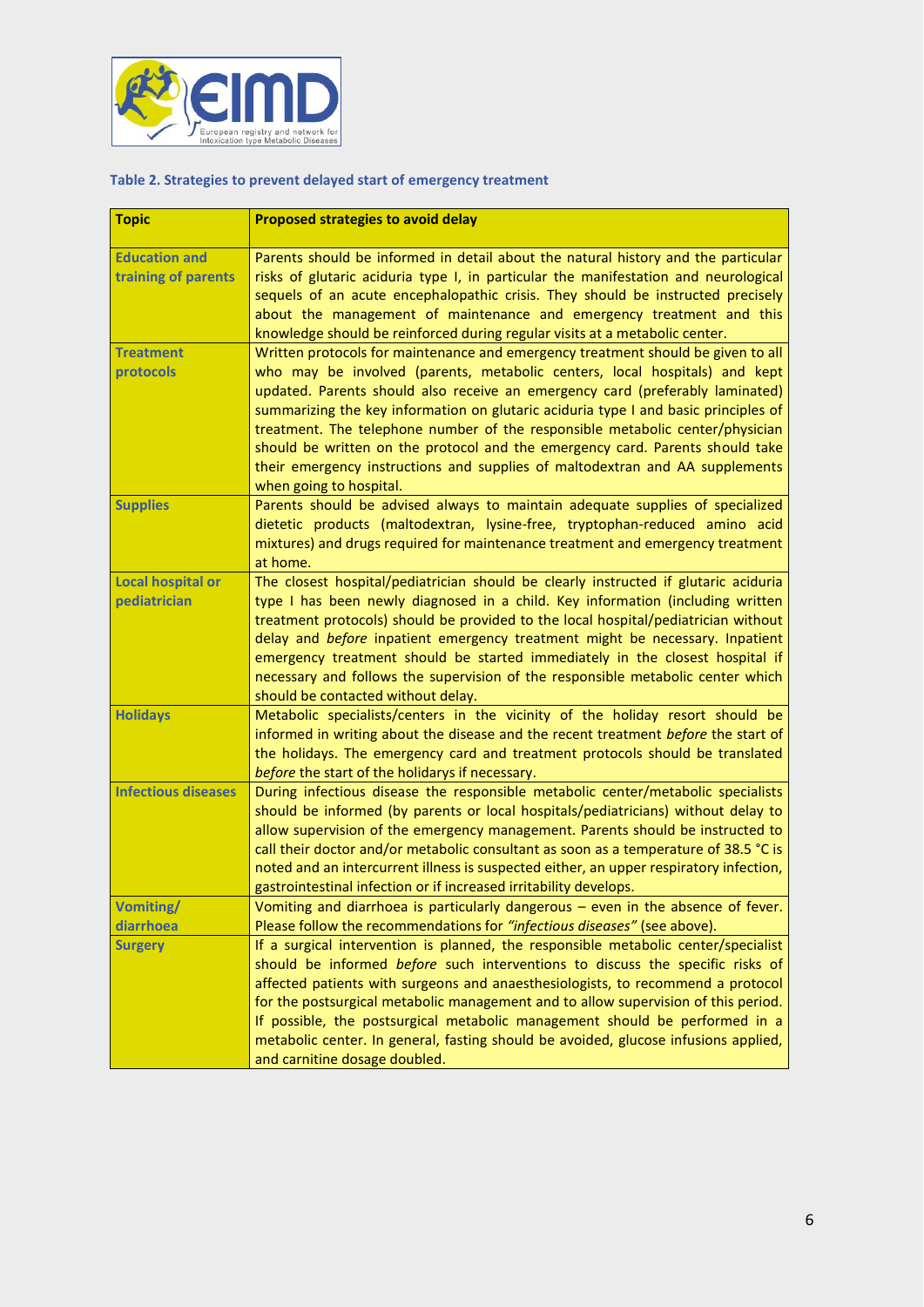

| A. Oral                    | <b>Maltodextran</b>                                                                                                                                                                                                                                      |             |           |                            |  |
|----------------------------|----------------------------------------------------------------------------------------------------------------------------------------------------------------------------------------------------------------------------------------------------------|-------------|-----------|----------------------------|--|
| carbohydrates <sup>a</sup> |                                                                                                                                                                                                                                                          |             |           |                            |  |
| Age (years)                | %                                                                                                                                                                                                                                                        | kcal/100 mL | KJ/100 mL | Volume (mL) per day orally |  |
|                            |                                                                                                                                                                                                                                                          |             |           |                            |  |
| Up to $0.5$                | 10                                                                                                                                                                                                                                                       | 40          | 167       | min. 150/kg                |  |
| $0.5 - 1$                  | 12                                                                                                                                                                                                                                                       | 48          | 202       | 120/kg                     |  |
| $1 - 2$                    | 15                                                                                                                                                                                                                                                       | 60          | 250       | 100/kg                     |  |
| $2 - 6$                    | 20                                                                                                                                                                                                                                                       | 80          | 334       | 1200-1500                  |  |
| $6 - 10$                   | 20                                                                                                                                                                                                                                                       | 80          | 334       | 1500-2000                  |  |
| $>10$                      | 25                                                                                                                                                                                                                                                       | 100         | 418       | 2000-2500                  |  |
| <b>B. Protein intake</b>   |                                                                                                                                                                                                                                                          |             |           |                            |  |
| Natural protein            | Stop for 24 to a maximum of 48 hours, then reintroduce and increase stepwise until<br>the amount of maintenance treatment is reached within 48 (-72) hours. Prolongation<br>of inadequately low protein intake increases the risk of protein catabolism. |             |           |                            |  |
| AA mixtures <sup>b</sup>   | If tolerated, amino acid mixtures should be administered according to maintenance<br>therapy (see also Table 1)                                                                                                                                          |             |           |                            |  |
| <b>C. Pharmacotherapy</b>  |                                                                                                                                                                                                                                                          |             |           |                            |  |
| L-Carnitine                | Double carnitine intake: eg 200 mg/kg per day p.o. in infants                                                                                                                                                                                            |             |           |                            |  |
| <b>Antipyretics</b>        | If body temperature raises above 38.5 °C (101 F), antipyretics, such as ibuprofen or                                                                                                                                                                     |             |           |                            |  |
|                            | paracetamol (each 10-15 mg/kg per single dose, 3-4 doses daily, maximum daily dose                                                                                                                                                                       |             |           |                            |  |
|                            | 60 mg/kg body weight) should be administered.                                                                                                                                                                                                            |             |           |                            |  |

<sup>a</sup>Solutions should be administered every 2 hours day and night.

<sup>b</sup>lf neonates and infants also receive a lysine-free, tryptophan-reduced amino acid supplement, this can be continued but should be fortified by maltodextran. Patients should be re-assessed every 2 hours.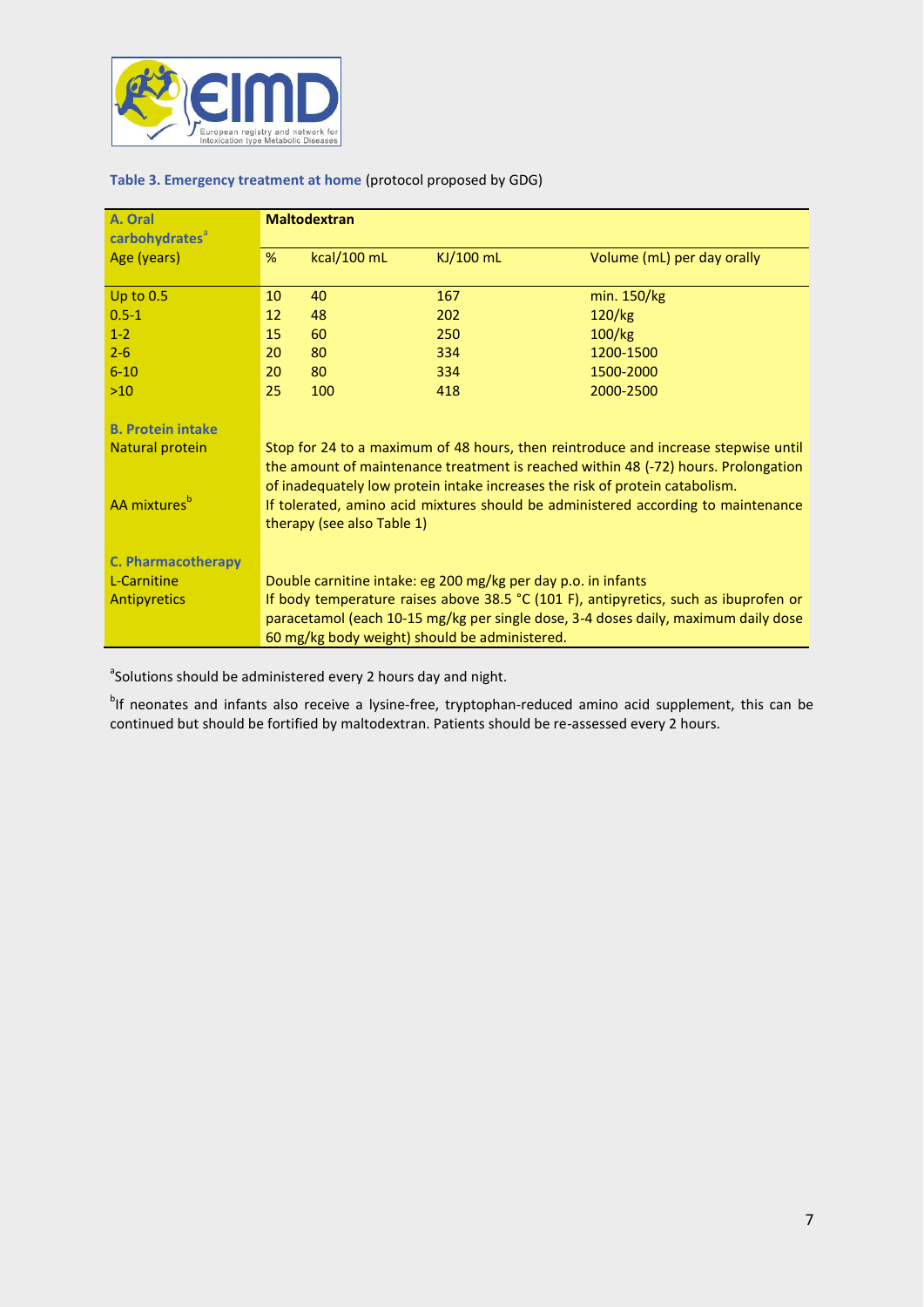

### **Table 4. Emergency treatment in hospital** (protocol proposed by GDG)

| A. Intravenous infusions                   |                                                                                                                                                                                                                                                             |                                                                                                                                                                                          |  |
|--------------------------------------------|-------------------------------------------------------------------------------------------------------------------------------------------------------------------------------------------------------------------------------------------------------------|------------------------------------------------------------------------------------------------------------------------------------------------------------------------------------------|--|
| Glucose                                    | Age (years)                                                                                                                                                                                                                                                 | Glucose (g/kg per day IV)                                                                                                                                                                |  |
|                                            | $0 - 1$                                                                                                                                                                                                                                                     | $(12-)15$                                                                                                                                                                                |  |
|                                            | $1 - 3$                                                                                                                                                                                                                                                     | $(10-) 12$                                                                                                                                                                               |  |
|                                            | $3 - 6$                                                                                                                                                                                                                                                     | $(8-) 10$                                                                                                                                                                                |  |
|                                            | $6 - 10$                                                                                                                                                                                                                                                    | $(6-) 8$                                                                                                                                                                                 |  |
|                                            | $>10$                                                                                                                                                                                                                                                       | $3 - 6$                                                                                                                                                                                  |  |
| <b>Insulin</b>                             | If persistent hyperglycemia > 150 mg/dL $(> 8 \text{ mmol/L})$ and/or glucosuria occurs,<br>start with 0.05 IE insulin/kg per h IV and adjust the infusion rate according to serum<br>glucose                                                               |                                                                                                                                                                                          |  |
| <b>B. Protein intake</b>                   |                                                                                                                                                                                                                                                             |                                                                                                                                                                                          |  |
| <b>Natural protein</b>                     | Stop for 24 to a maximum of 48 hours, then reintroduce and increase stepwise until<br>the amount of maintenance treatment is reached within 48 (-72) hours.<br>Prolongation of inadequately low protein intake increases the risk of protein<br>catabolism. |                                                                                                                                                                                          |  |
| AA mixtures <sup>a</sup>                   | If tolerated, lysine-free and tryptophan-reduced amino acid mixtures should be<br>administered orally or by nasogastric tube according to maintenance therapy (see<br>also Table 1).                                                                        |                                                                                                                                                                                          |  |
| <b>C. Pharmacotherapy</b>                  |                                                                                                                                                                                                                                                             |                                                                                                                                                                                          |  |
| L-Carnitine                                | 100 (-200) mg/kg per day i.v.                                                                                                                                                                                                                               |                                                                                                                                                                                          |  |
| Antipyretics                               | If body temperature rises above 38.5 °C (101 F), antipyretics, such as ibuprofen or<br>paracetamol (each 10-15 mg/kg per single dose, 3-4 doses daily, maximum daily<br>dose 60 mg/kg body weight) should be administered.                                  |                                                                                                                                                                                          |  |
| Sodium bicarbonate<br><b>D. Monitoring</b> | If acidosis; alkalination of urine also facilitates urinary excretion of organic acids                                                                                                                                                                      |                                                                                                                                                                                          |  |
| <b>Blood</b>                               | (if applicable), amylase/lipase <sup>c</sup> , creatine kinase <sup>c</sup> .                                                                                                                                                                               | Glucose, blood gases, electrolytes, calcium, phosphate, complete blood cell count,<br>creatinine, urea nitrogen, C-reactive protein, amino acids <sup>b</sup> , carnitine, blood culture |  |
| <b>Urine</b>                               | Ketone bodies, pH                                                                                                                                                                                                                                           |                                                                                                                                                                                          |  |
| <b>Vital signs</b>                         | dystonia)                                                                                                                                                                                                                                                   | Heart rate, blood pressure, temperature, diuresis; Glasgow Coma Scale if reduced<br>consciousness; assessment for neurological signs (hypotonia, irritability, rigor,                    |  |

<sup>a</sup>Lysine-free, tryptophan-reduced amino acid mixtures should be supplemented with minerals and micronutrients.

**b**During the recovery phase.

<sup>c</sup>ln severe illness to detect pancreatitis (amylase/lipase) or rhabdomyolysis (creatine kinase).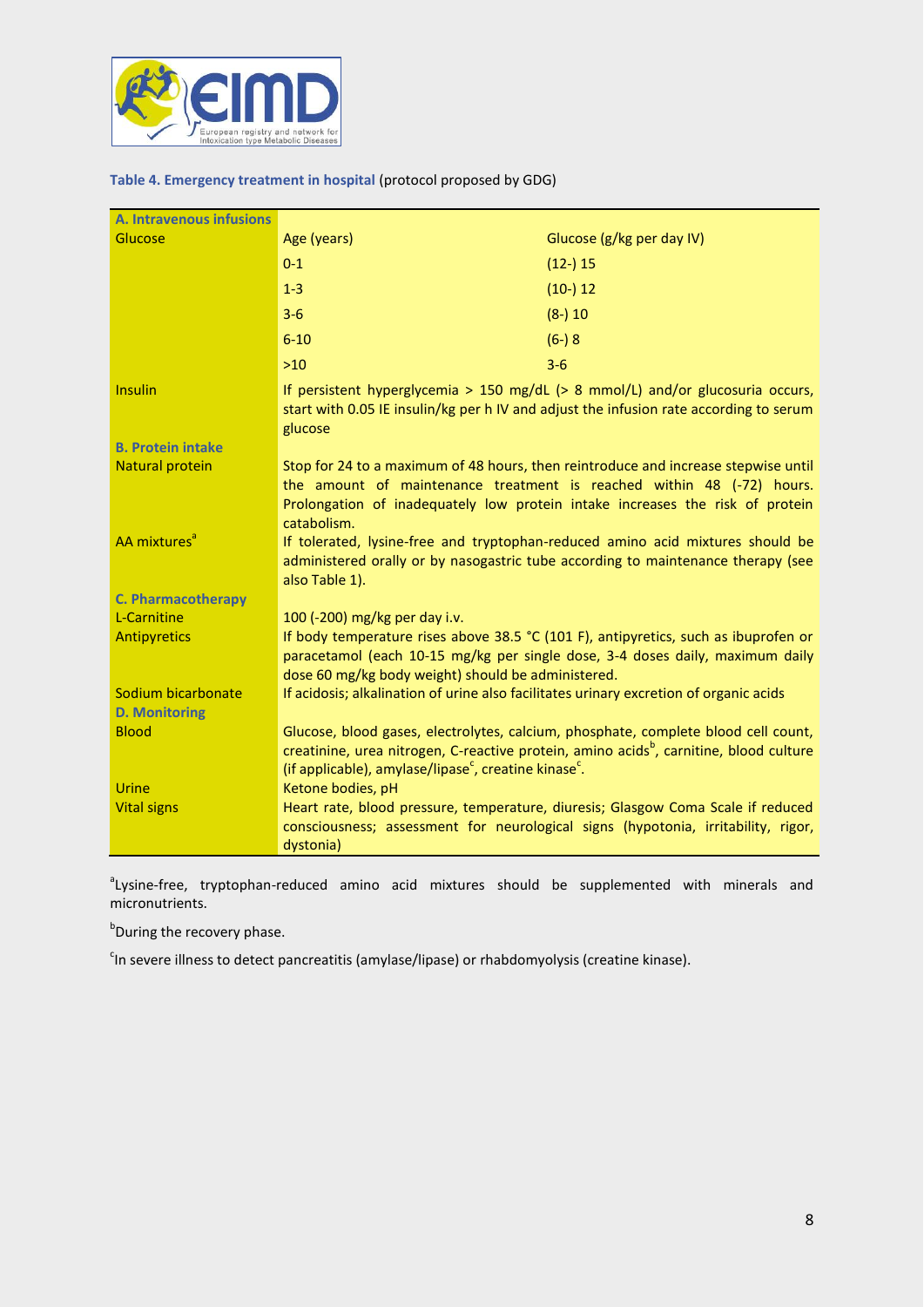

# **Table 5. Routine biochemical monitoring in glutaric aciduria type I** (basic schedule proposed by GDG)

|                          |                                                 | <b>Frequency at age</b>               |                                                |                                                   |  |
|--------------------------|-------------------------------------------------|---------------------------------------|------------------------------------------------|---------------------------------------------------|--|
| Parameter                | Rationale                                       | $0-2$ years $\sim$                    | 2-6 years                                      | $> 6$ years                                       |  |
| Amino acids (plasma)     | <b>General nutritional status</b>               | Every                                 | 1-2 Every 3 Every                              | $6 - 12$                                          |  |
|                          |                                                 | months                                | months                                         | months                                            |  |
| Tryptophan               | (plasma; Tryptophan depletion                   |                                       |                                                | In children with feeding problems; or if clinical |  |
| HPLC)                    |                                                 |                                       | presentation suggests tryptophan depletion; or |                                                   |  |
|                          |                                                 |                                       |                                                | if amino acid supplements do not contain          |  |
|                          |                                                 | tryptophan.                           |                                                |                                                   |  |
| Carnitine<br>(plasma     | or Avoid depletion, check for non- Every        |                                       | 1-2 Every                                      | 3 Every<br>$6 - 12$                               |  |
| serum)                   | adherence                                       | months                                | months                                         | months                                            |  |
| <b>Complete</b><br>blood | <b>cell Routine</b><br>surveillance,            | avoid Every                           | 6 Every                                        | 6 Every<br>$6 - 12$                               |  |
| count, ferritin          | depletion<br>of iron, folate, or months         |                                       | months                                         | months                                            |  |
|                          | cobalamin                                       |                                       |                                                |                                                   |  |
| <b>Albumin</b>           | <b>General nutritional status</b>               |                                       |                                                | If concerns exist about the nutritional status    |  |
|                          |                                                 | and in children with feeding problems |                                                |                                                   |  |
| Calcium, phosphate,      | Bone status <sup>ª</sup> , check for compliance | Every                                 | 3 Every                                        | 6 Every<br>12                                     |  |
| alkaline phosphatase     |                                                 | months                                | months                                         | months                                            |  |
| <b>Transaminases</b>     | Routine surveillance                            | Every                                 | 3 Every                                        | 6 Every<br>12                                     |  |
|                          |                                                 | months                                | months                                         | months                                            |  |

<sup>a</sup> If inadequate bone mineralisation is suggested, additional tests are required (eg vitamin D status, parathyroid hormone, radiological investigations for bone age and density).